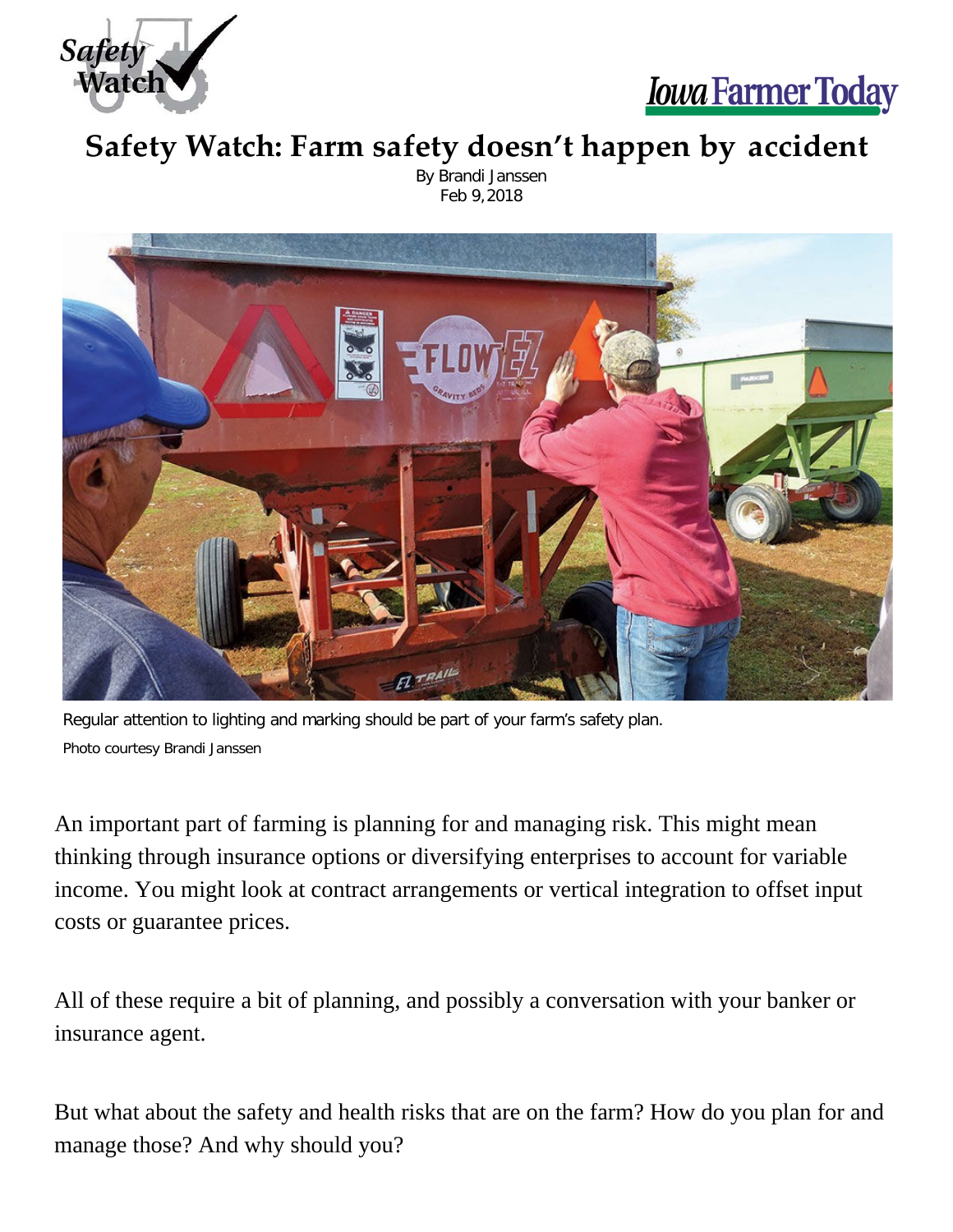Workplace injuries are costly for all industries, including agriculture. According to the Agricultural Safety and Health Council of America (ASCHA), average income is reduced on a farm by 30 percent following an injury.

Fatalities can be financially devastating. Agricultural economists estimate that a farm family experiences more than \$400,000 in income lost after a fatal incident.

On the other hand, a survey conducted by Liberty Mutual found that for every \$1 spent on improving safety, a business could expect a \$4 return. Developing a safety and health plan is a sound investment of both time and money.

## **Make a list**

A farm health and safety plan should identify farm hazards, assess their severity and outline how to address them. Every farm is unique, so a plan should be tailored to fit the enterprises on your farm.

The Upper Midwest Agricultural Safety and Health Center at the University of Minnesota recommends taking a group approach to a farm safety plan. All family members and employees on the farm should sit down and answer the following questions:

- Why do we want our farm to be safe?
- What will we do to make it safe?
- And how will we make sure that safe practices are implemented?

Just as with any other Standard Operating Procedure, everyone who works on the farm needs to understand why it's important and what they need to do to comply.

Next, identify the hazards and risks on your farm. There are a number of online checklist tools that can help organize this information. Visit [www.i-cash.org](http://www.i-cash.org/) for some examples. Recognize that there is a wide variety of hazards, as well as a broad spectrum for the severity of the risk of each hazard.

Andy and Melissa Dunham, who operate a 250-member CSA, sell wholesale produce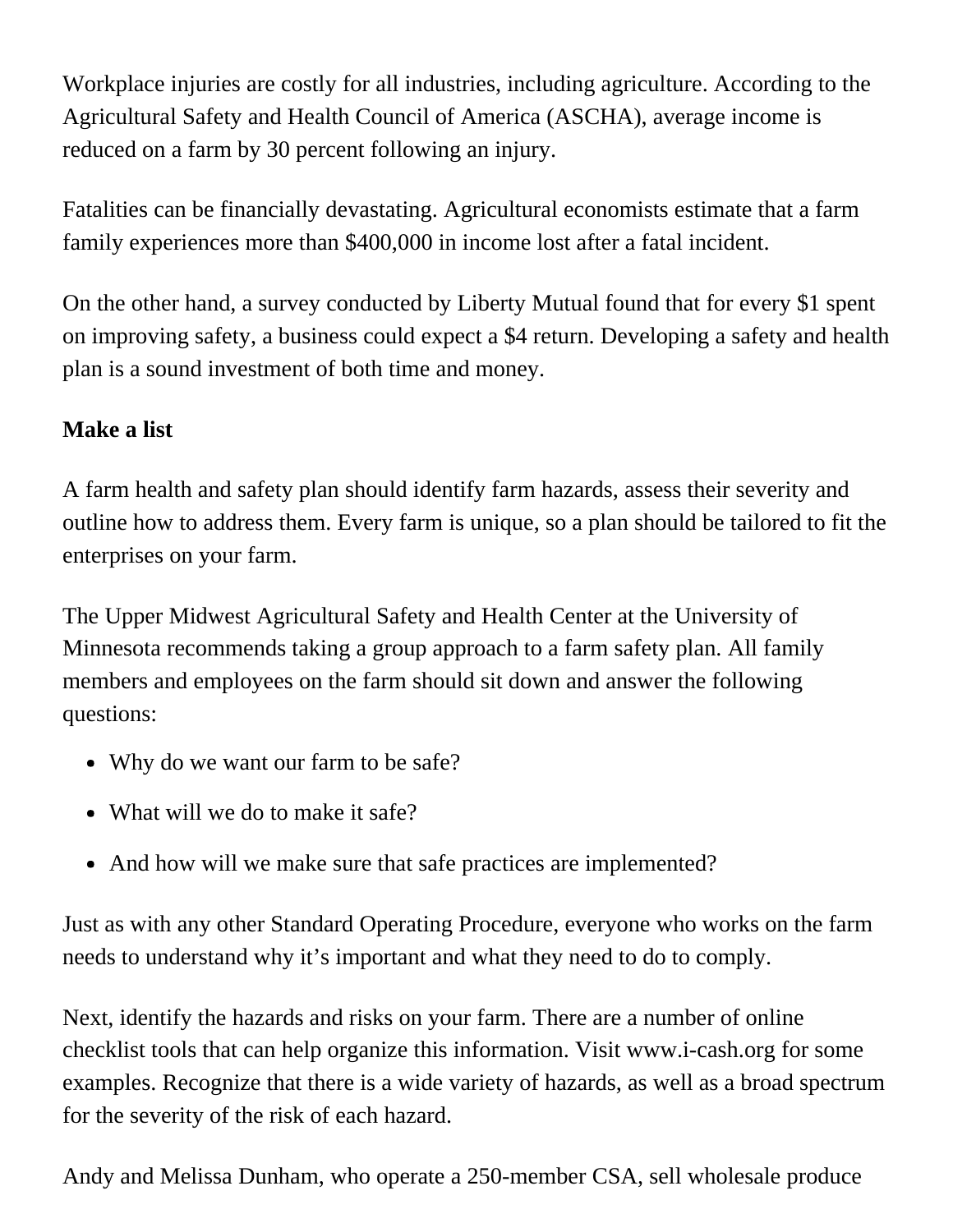and raise beef in Grinnell, Iowa, recognize the potential for catastrophic injuries that result from equipment and have developed very specific procedures for every implement on their farm.

Employees must complete training to get to different levels of expertise, at which point they are qualified to perform a new task, such as hooking up implements to the tractor.

However, Melissa notes, "The most dangerous implement we have on the farm is our harvest knife."

There is a lot of hand work done on the farm, and harvest knives are used by everyone. Even though the injuries from the harvest knives are usually minor, they happen frequently.

A good farm safety plan accounts for the very high risk hazards that could result in a major injury or loss of life, such as the tractor, as well as those things that cause more frequent but less severe injuries, like knives.

Also consider the environment around the farm. Sue Long, who farms in Tama County, Iowa, notes that she requires anyone out on the perimeter of the farm to wear something with safety yellow or hunter orange. Given the number of hunters around her property in the fall, this is an important component of her farm's safety plan.

## **Make a plan**

Once farm hazards are mapped or listed, a plan to address them should be developed. The best way to reduce risk is to remove the hazard or engineer it so that people don't come into contact with it.

Replacing your older model tractor with one that has a Rollover Protection Structure (ROPS) can virtually eliminate the risk of a fatality in the case of a tractor rollover (provided the operator is wearing the seatbelt).

If a hazard can't be eliminated, use engineering solutions to protect people from it. If you can't part with the older tractor and replace it, at least install a ROPS and seatbelt. Other engineering solutions include safety shields on drive belts, augers and PTO shafts.